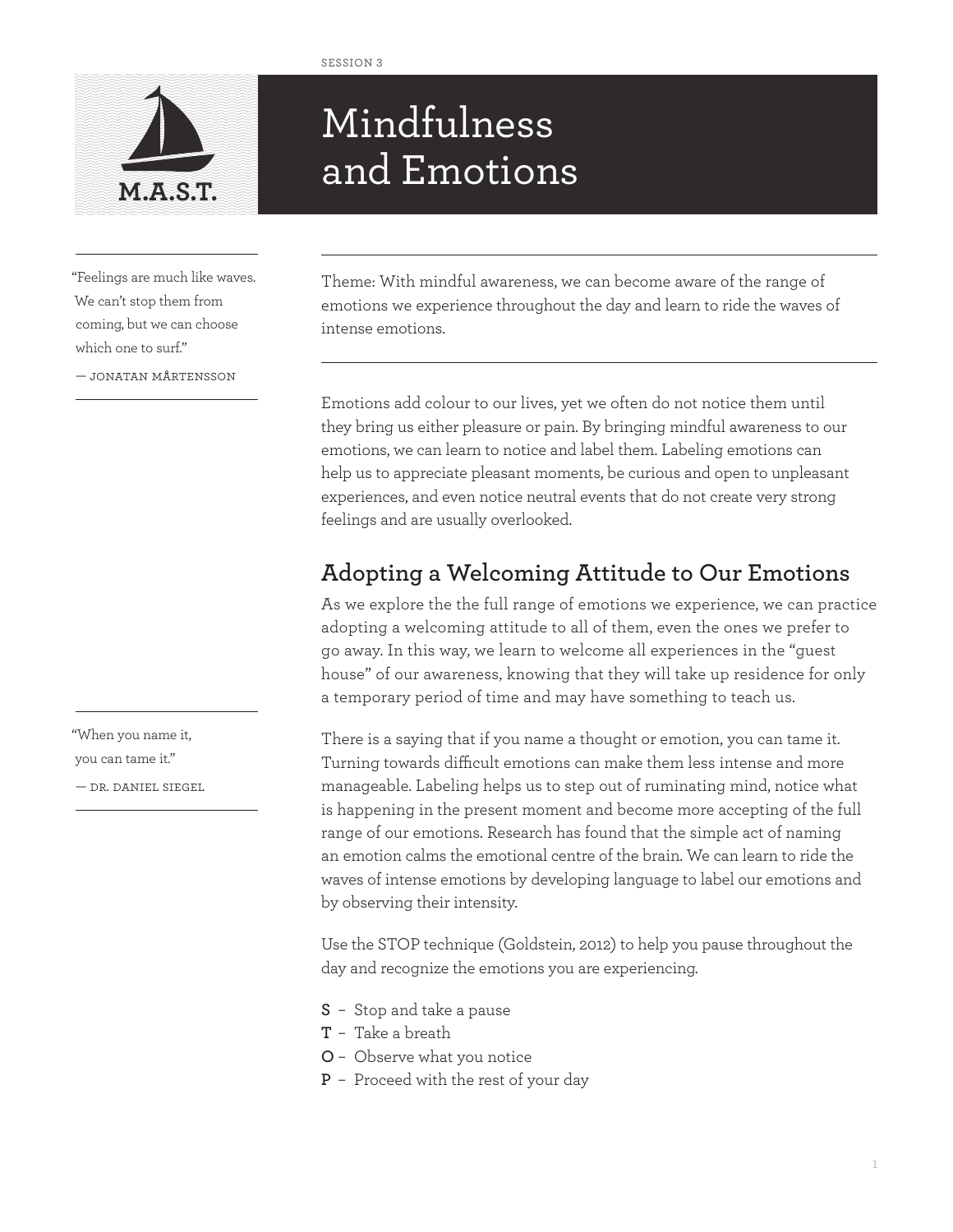**Meditations to try:**  Mindfulness of emotions (track 5) Standing mediation (track 6)

## **The Emotions Wheel**

It is said that we have **6 Innate Emotions:** fear, anger, happiness, sadness, surprise and disgust (Eckman, 1999). Within these basic categories, there are many nuances and intensities of emotions that we can describe in different ways. Reflect on the range of emotions that you experience day-today using the chart as a guide to labeling them. Notice how you experience those emotions in your body and list some words that describe the physical sensations. Remember that we can experience more than one emotion at a time, but focus on the one that is most prominent for you.